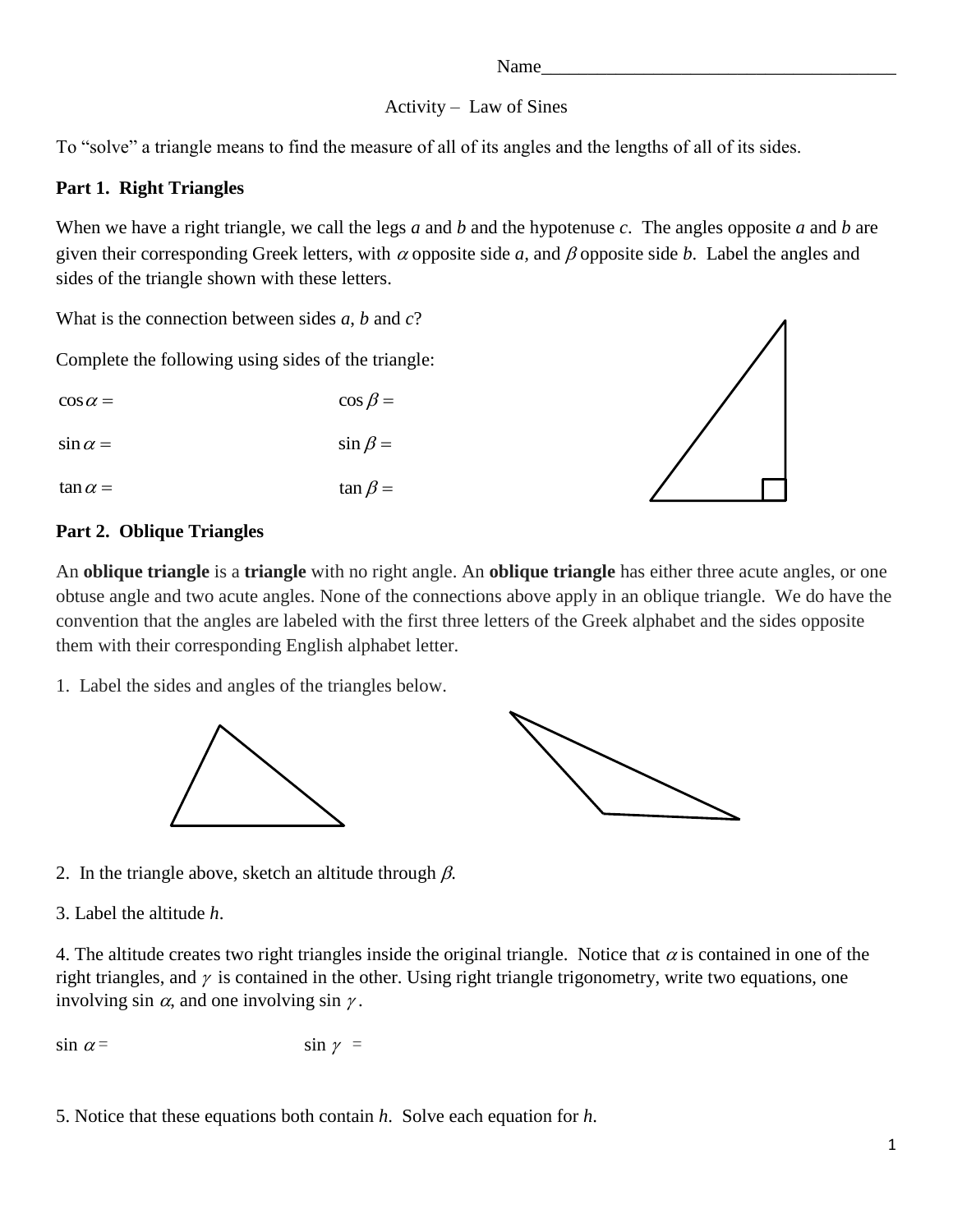6. Since both equations are equal to *h*, in #5, they can be set equal to each other. Set the equations equal to each other to form a new equation.

7. Write an equation equivalent to the equation in #5, regrouping *a* with sin  $\alpha$  and *c* with sin  $\gamma$ .

8. Now go back to the triangle and sketch an altitude that goes through  $\alpha$ .

9. Label the altitude *j*.

10. The altitude again creates two right triangles inside the original triangle. Notice that  $\beta$  is contained in one of the right triangles, and  $\gamma$  is contained in the other. Using right triangle trigonometry, write two equations, one involving sin  $\beta$ , and one involving sin  $\gamma$ .

 $\sin \beta =$   $\sin \gamma =$ 

11. Notice that these equations both contain *j*. Solve each equation for *j*.

12. Since both equations are equal to *j*, in #11, they can be set equal to each other. Set the equations equal to each other to form a new equation.

13. Write an equation equivalent to the equation in #12, regrouping *b* with sin  $\beta$  and *c* with sin  $\gamma$ .

| <b>The Law of Sines</b><br>Given a triangle with angle-side opposite pairs $(\alpha, a)$ , $(\beta, b)$ and $(\gamma, c)$ , the following ratios hold |
|-------------------------------------------------------------------------------------------------------------------------------------------------------|
| Or equivalently,                                                                                                                                      |
|                                                                                                                                                       |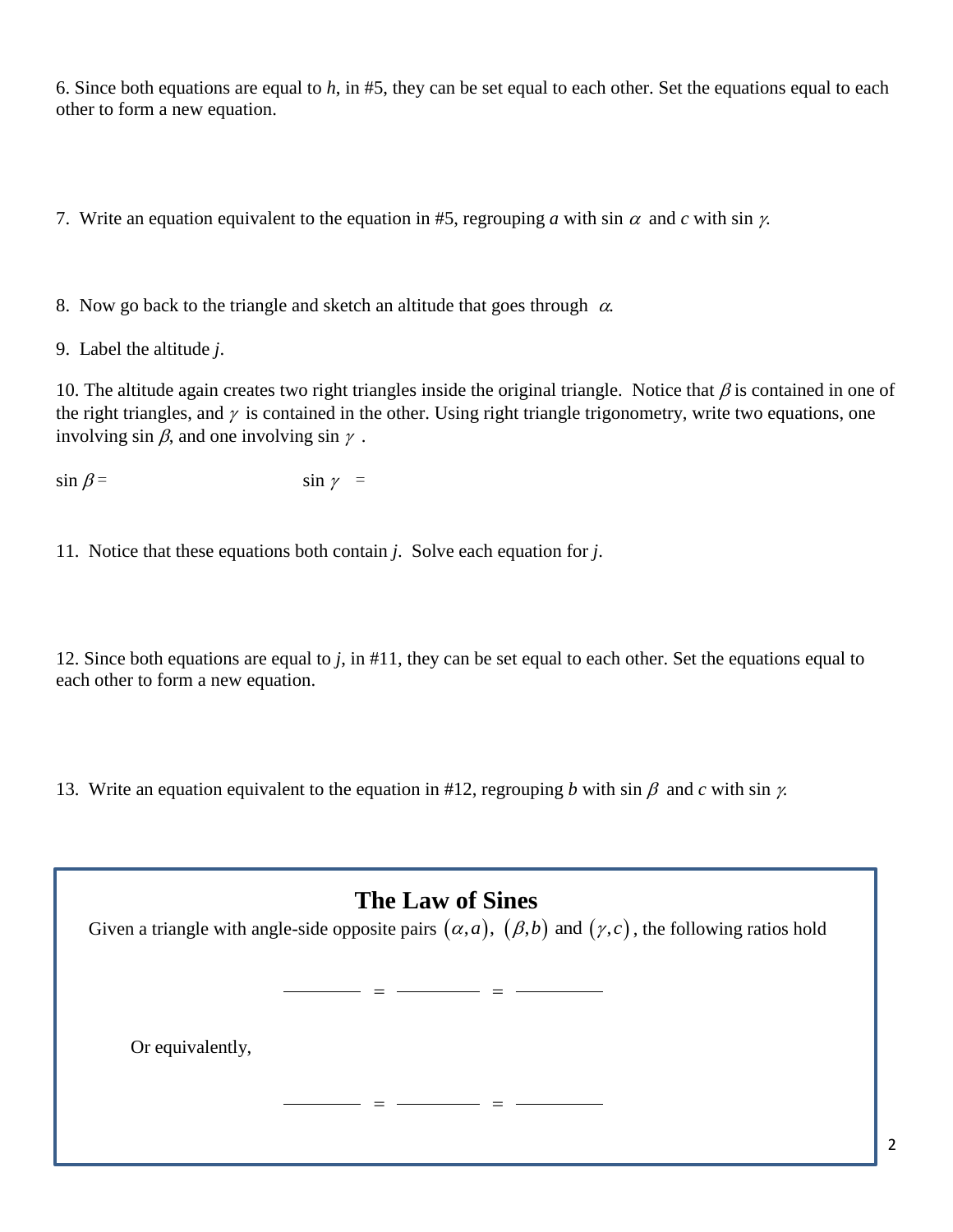#### **Part 3. Various Triangles With Three Known Pieces**

When we are given a triangle and three pieces of information, one of 6 cases may occur.

**Case 1. AAA** You are given 3 angles. What is  $\alpha + \beta + \gamma$ ?

So really, having only 2 angles, you could get the third. This is NOT enough information to determine the sides of the triangle. Recall that similar triangles have congruent angles and their sides are proportional.



**Case 2. AAS** (also SAA) You are given two angles and a side that is not between the two angles (called non-included side). Can you find the third angle?

In this case we have an angle and a side opposite that angle. In the first triangle drawn that would be  $\alpha$  and  $\alpha$ . These are called an angle-side opposite pair and can be written as a pair like this  $(a, a)$ . We can use the Law of Sines to solve these triangles. Circle each angle-side opposite pair



Solve each triangle above given the information below. Triangles are NOT drawn to scale. Round to 3 decimal places.

In the first triangle:  $\alpha = 13^{\circ}, \ \beta = 17^{\circ}, \ \alpha = 5$ 

In the second triangle:  $\alpha = 73.2^{\circ}$ ,  $\beta = 54.1^{\circ}$ ,  $b = 99$ 

In the third triangle:  $\beta = 56.3^{\circ}$ ,  $\gamma = 6.7^{\circ}$ ,  $c = 5.9$ 

**Case 3. ASA** You are given two angles and a side that is between the two angles (called the included side). To solve this triangle using the Law of Sines, we'd need an angle-side opposite pair and we don't have one. Can you see how to get one though?



Solve the triangle if  $\alpha = 45^{\circ}$ ,  $\beta = 15^{\circ}$ ,  $c = 7$ . See if you can find side *a* WITHOUT using your calculator getting an answer in exact form. Then use your calculator to approximate side *b*.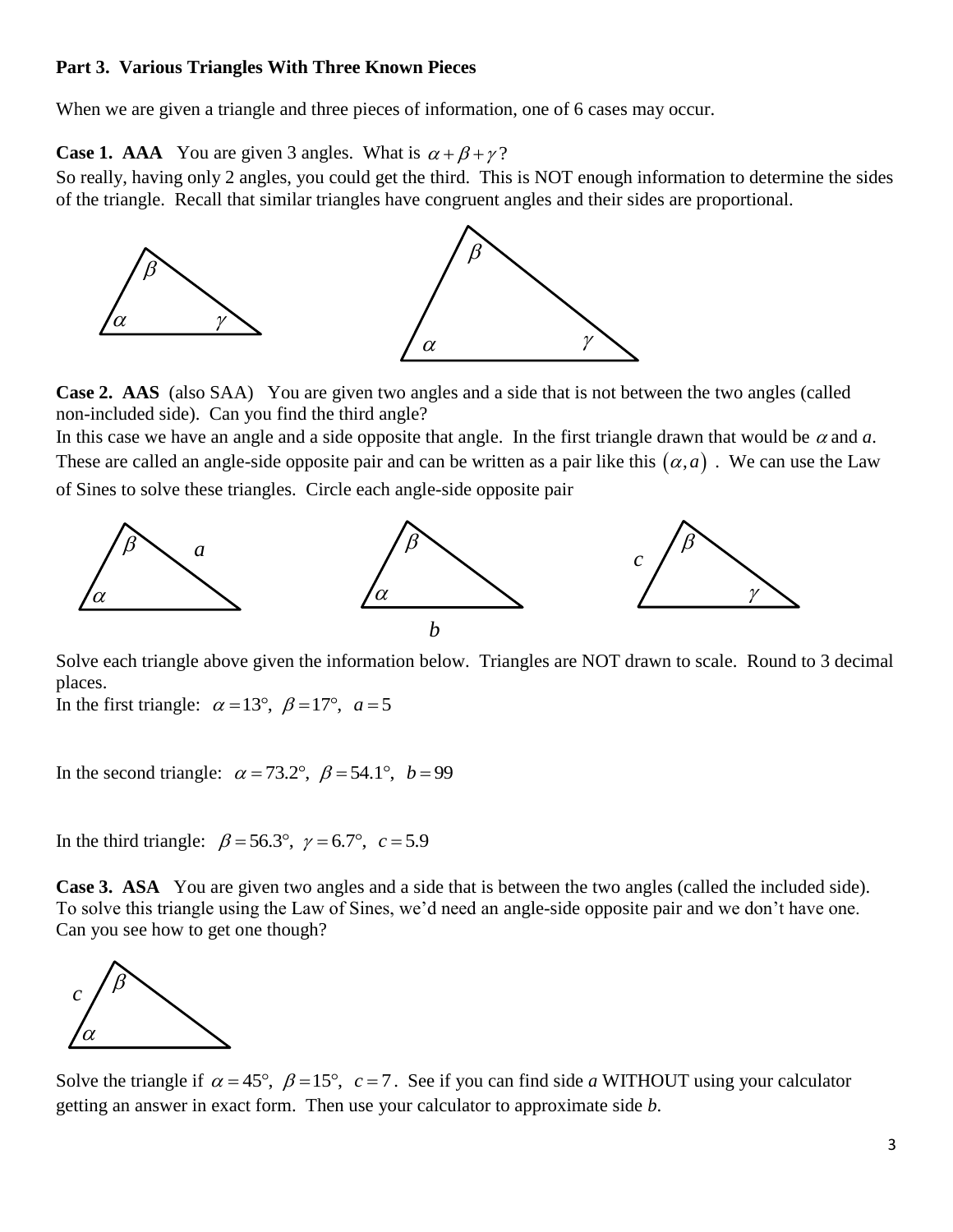**Case 4. ASS** (also SSA) You are given two sides and an angle NOT included between the two sides. You do have angle-side opposite pair BUT this is called the Ambiguous Case and we will see why.

1. Use a protractor to make a  $30^{\circ}$  angle using the first line given as the initial side. That's the angle. Now along the side just drawn, mark off 2 inches and put a dot for a vertex of the triangle. There is the first side which measures 2. Now from that vertex, make a line 1 inch long that joins the line you were given. So the second side is 1. Solve this triangle you drew without using a calculator.

2. Now use a protractor and make a  $30^{\circ}$  angle using the second line given as the initial side. There's the angle. Now along the side just drawn, mark off 3 inches and put a dot for the vertex of the triangle. There is the first side which measures 3. Now from that vertex, make a line 1 inch long that joins the line you were given. So the second side is 1. What do you find?

3. Now use a protractor and make a  $30^{\circ}$  angle using the third line given as the initial side. There's the angle. Now along the side just drawn, mark off 2 inches and put a dot for the vertex of the triangle. There is the first side which measures 2. Now from that vertex, make a line 1.5 inches long that joins the line you were given. So the second side is 1.5. What do you find?

Does your neighbor's triangle look like yours?

Does your teacher's triangle look like yours?

Solve the two triangles where  $\alpha = 30^{\circ}$ ,  $a = 1.5$ ,  $c = 2$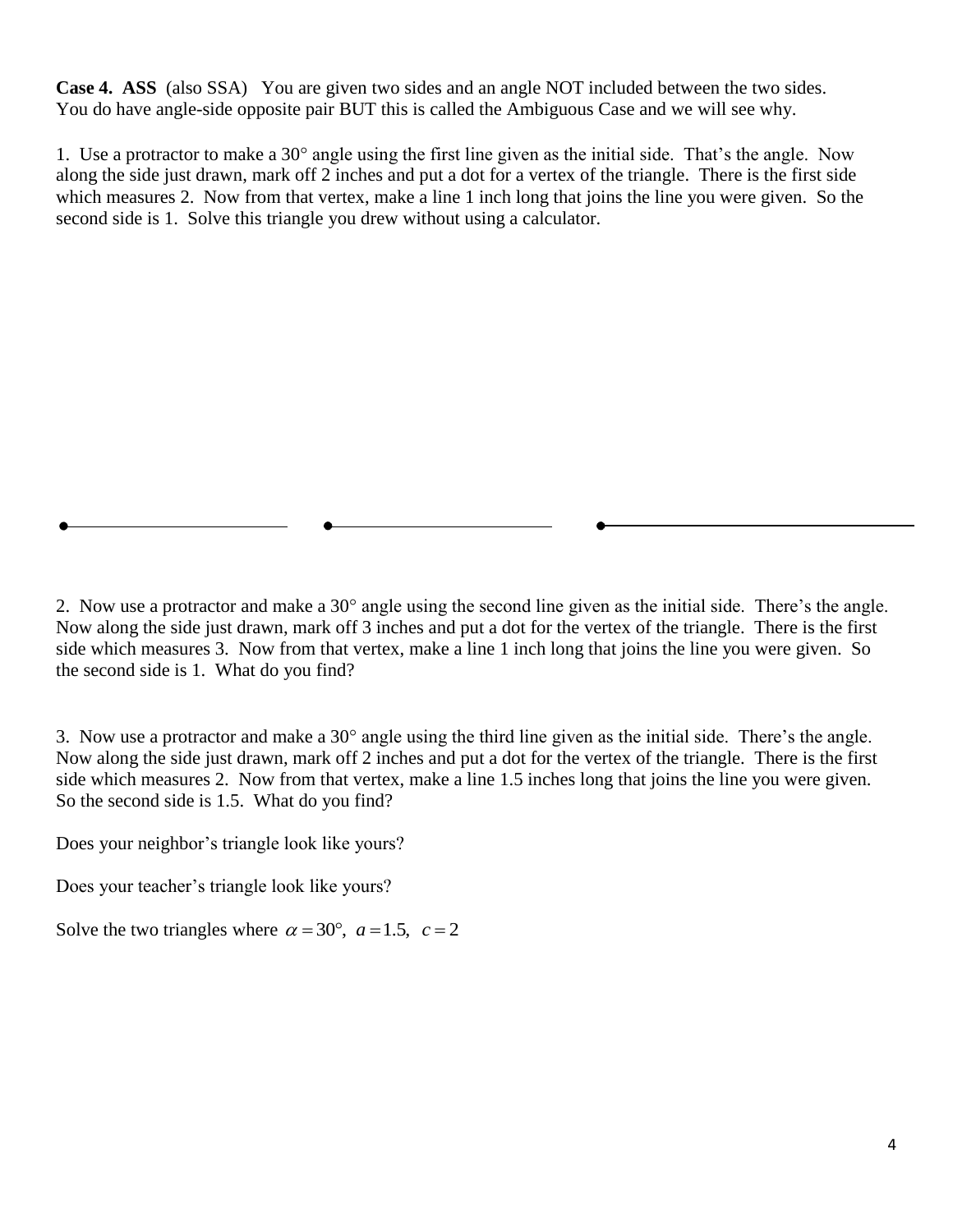In an ASS triangle, given  $a$ ,  $\alpha$ , and  $c$  as shown, find the altitude  $h$  in terms of a trig function and the given information.



## **Summary of the Ambiguous Case When Given ASS**

| If | No triangle exists                                                |
|----|-------------------------------------------------------------------|
| If | Then $\gamma = 90^{\circ}$ and can be solved using right triangle |
| If | Then two distinct triangles exist                                 |
|    | (one with $\gamma$ acute and one with $\gamma$ obtuse)            |
| If | Then $\gamma$ is acute and exactly one triangle exists            |

We will visit the other two cases, namely SAS and SSS later when we do Law of Cosines.

# **Part 4. Applying the Law of Sines**

A rock climber is part way up a climb when he can see both the peak and the base of a mountain across from him. The angle of elevation to the peak is  $42^{\circ}$  and the angle of depression to the base of the mountain is  $36^{\circ}$ . If the climber knows the mountain is 2000 feet high, how high is the climber from ground level (where the base of the mountain is)?